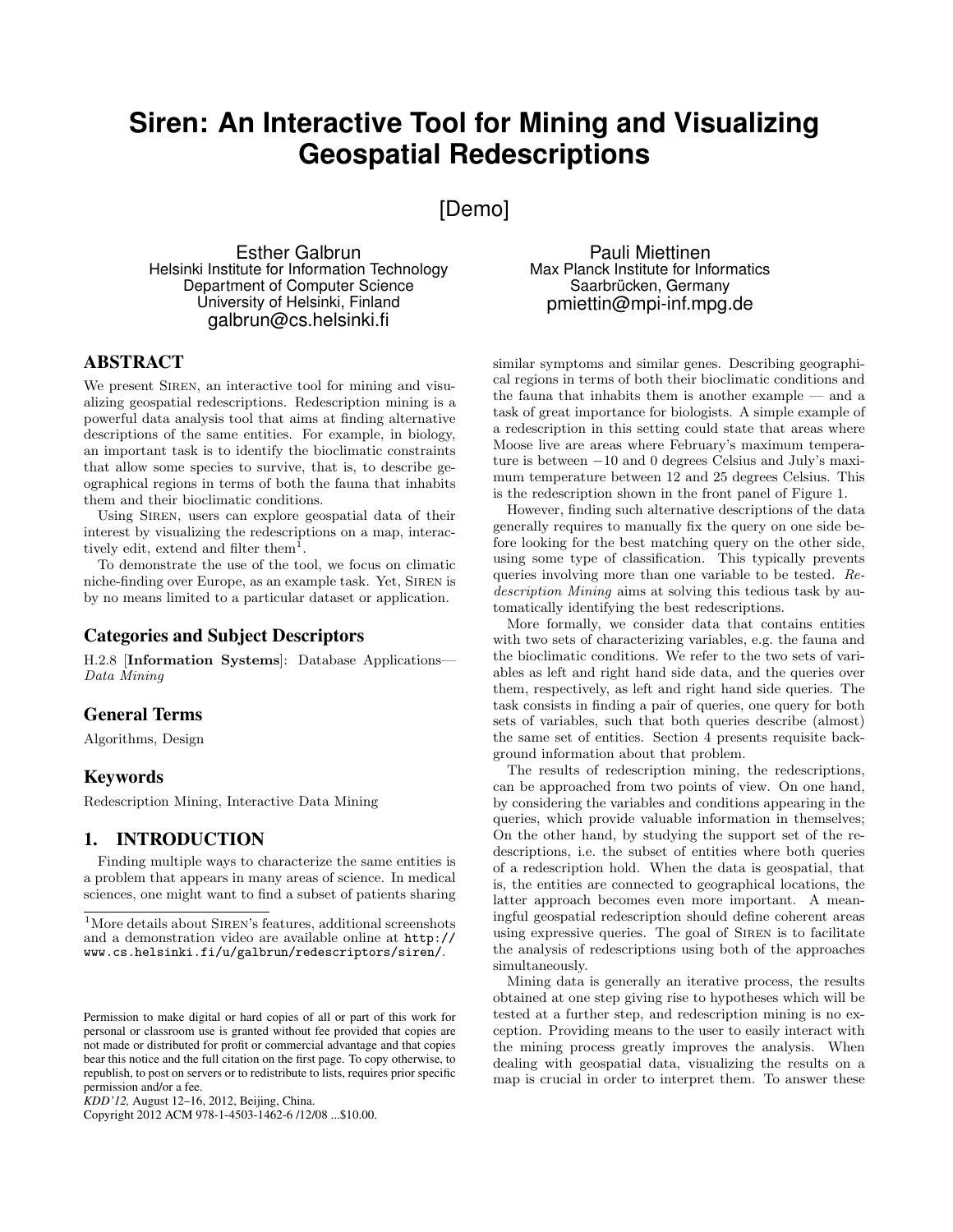

Figure 1: The Siren interactive mining and visualization tool. The panel in the background contains a list of redescriptions while the foreground panel displays the map of a selected redescription. In this example, left hand side queries are over fauna while right hand side queries are over monthly bioclimatic conditions, that is, temperatures and precipitation.

needs, we present SIREN, an interactive tool for mining and visualizing geospatial redescriptions.

Alternatively, experimenting with SIREN provides an efficient way for unfamiliar users to learn about redescription mining. The underlying concepts can be easily understood while visualizing the redescriptions and interacting with the system. Hence, it can also be used for educational purposes.

## 2. EXAMPLE APPLICATIONS

Our main example for demonstrating Siren is an application to bioclimatic niche-finding.

Indeed, an important problem in biology, niche-finding, is a particular instance of redescription mining. The bioclimatic constraints that must be met for a certain species to survive constitute that species' bioclimatic envelope, or niche [3]. Finding such envelopes can help, e.g. to predict the results of global warming [9]. A number of methods, involving regression, neural networks, and genetic algorithms (see [11]) have been developed over the past ten year to model the bioclimatic envelope, BIOMOD [12] being a good example of a modelling tool used in this domain. But to the best of our knowledge, none of these methods allows automatically finding both the set of species and their envelope.

We give an example of the application of SIREN on this task using data that describes spatial areas of Europe, squares of side roughly 50 kilometers. The left hand side data contains information about the mammals living in these areas, while the right hand side consists of bioclimatic variables.

The data comes from two publicly available datasets: European mammal atlas [6] and Worldclim climate data [4].

Nonetheless, SIREN is a flexible tool that can be used with different datasets from various application domains. For instance, it could help in sociological studies, with the exploration of statistical and political data. On the web page, we outline a usage scenario based on census statistics and electoral campaign funding of U.S. continental counties, as an alternative example.

# 3. USE-CASE SCENARIO

We exemplify the usage of SIREN by going through a generic work-flow of mining geospatial redescriptions, detailing typical steps in the process. A screenshot of the system, displaying a list of redescriptions with one particular redescription plotted on a map is shown in Figure 1.

## *Initial redescription mining.*

A natural starting point for the analysis of any given data is to use a redescription mining algorithm to find an initial set of redescriptions. This can be done withing Siren by running the extension mechanism on an empty redescription.

#### *Extending a redescription.*

Sometimes the user wants to focus only on one of the queries, on some particular variable of interest or on a part of an existing redescription. Siren allows the user to auto-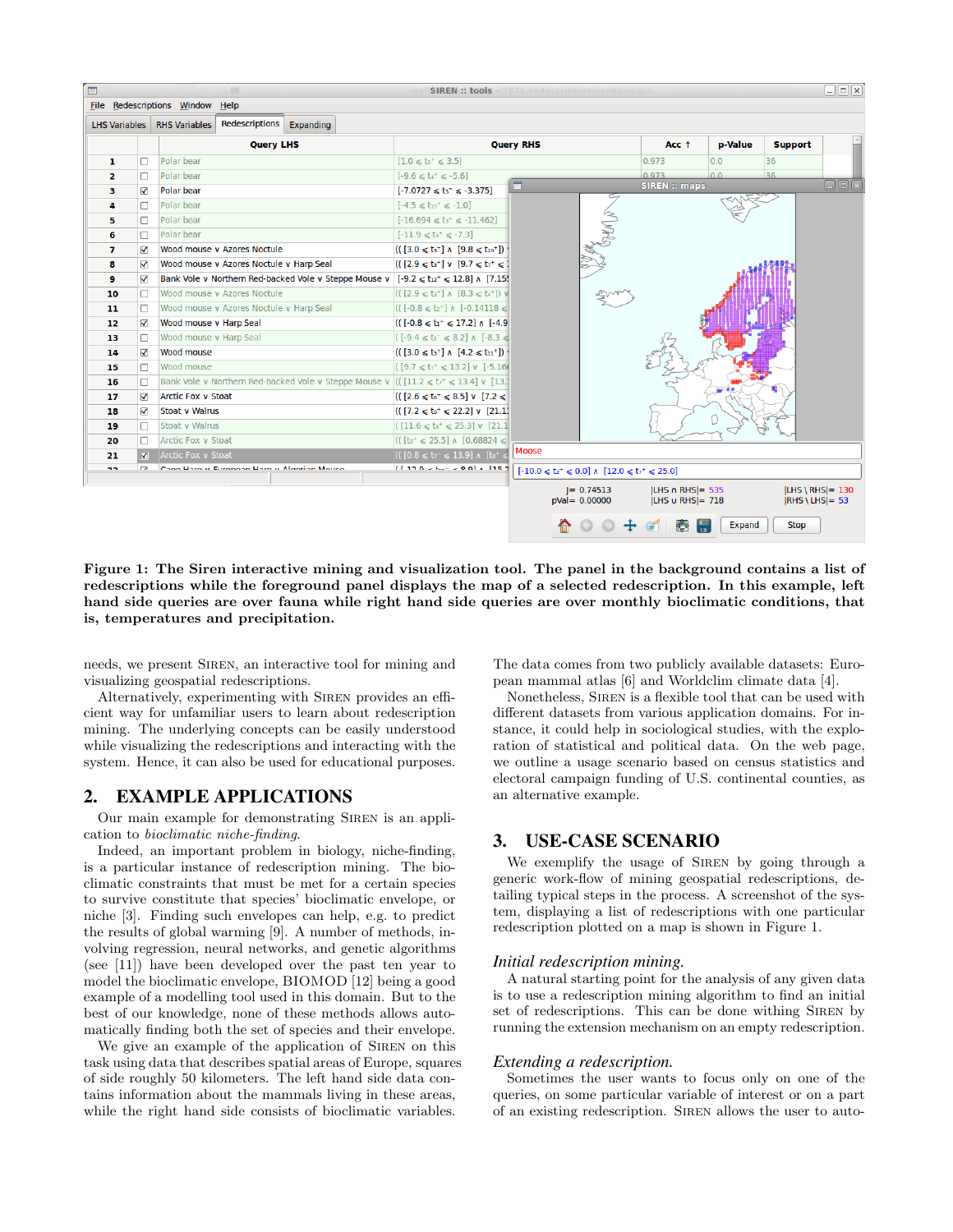

Figure 2: Several map panels. Comparing intermediate extensions automatically generated for a chosen starting variable. Red, blue and purple represents areas where only the left hand side query holds, only the right hand side query holds and where both queries hold, respectively.

matically extend a given redescription, i.e. let the algorithm add new literals to the queries to make the redescription as accurate as possible.

The extension mechanism of SIREN is based on the beam search implemented in the ReReMi algorithm [1]. In this case, the intermediate redescriptions explored during the search are returned at each step, allowing to study more specific alternative extensions to a redescription that were discarded from the beam because they were not among the best extensions at some point of the search.

In the climatic niche-finding task, for instance, we might select a species, say, the Southwestern Water Vole and look for best extensions starting from that single variable. Returned extensions can be visualized side by side and compared as shown in Figure 2. Here, the best found extension has accuracy  $0.665$  (per Jaccard coefficient):

Southwestern Water Vole ∨ Gray Dwarf Hamster

∨ Savi's Pine Vole ∨ Mediterranean Monk Seal

$$
[11.2 \le t_3^+] \land [0.51 \le t_1^- \le 11.333]
$$
  
 
$$
\land [42.75 \le p_{10}^- \le 131.81] \land [50.556 \le p_{11}^- \le 176.75],
$$

This redescription indicates that areas where any of the four species lives correspond to areas where the maximum temperature in March is above 11.2 degrees Celsius, the average temperature in January between 0.51 and 11.333 degrees Celsius and the average precipitations in October and November range from 42.75 to 131.81 millimeters and from 50.556 to 176.75 millimeters, respectively.

#### *Editing a redescription.*

It is typical that the user wants to edit some of the obtained redescriptions. For example, some results might be overly complex, or have exceedingly precise boundaries for numerical variables. The user can easily select a redescription to modify, open it in a map panel and edit it. Boundaries can be altered, literals added or removed. Siren updates the map and important statistics (accuracy, p-value, etc.) of the redescription, allowing the user to see the effects of the modifications immediately and verify, e.g. whether the new redescription would still be acceptably accurate.

Continuing with our example above, we might want to reduce the precision of the climatic constraints to integers. We could edit the query as follows:

$$
[11 \le t_3^+] \wedge [0 \le t_1^- \le 12]
$$
  

$$
\wedge [42 \le p_{10}^- \le 132] \wedge [50 \le p_{11}^- \le 177],
$$

and obtain a redescription of slightly decreased accuracy.

## *Using subsets of variables.*

SIREN allows the user to specify variables to temporarily avoid when extending or mining redescriptions.

For example, when two variables are highly correlated, several redescriptions might contain them both. The user, however, might want to consider redescriptions with only one of these variables, not both. Siren makes that simple: the user only has to select a redescription, remove the unwanted variable from the redescription and unselect it from the list of variables, then extend the redescription again.

Alternatively, in our running example, we might want to force the algorithm to search alternative redescriptions that do not involve any precipitation. For that purpose, we simply unselect all such variables before running the extension anew. We will obtain the best extensions containing only temperatures in the bioclimatic query, such as the following redescription of accuracy 0.653:

Southwestern Water Vole ∨ Cape Hare ∨ Savi's Pine Vole ∨ Mediterranean Monk Seal

$$
([11.2 \le t_3^+] \land [20.1 \le t_7^+ \le 32.9]
$$
  
 
$$
\land [0.51 \le t_1^- \le 11.333]) \lor [34.0 \le t_8^+].
$$

Note that this redescription was not returned previously since the beam search focused on better ones involving precipitation variables.

## *Filtering redundant redescriptions.*

It is common to see a set of redescriptions that cover approximately the same area even if they have (somewhat) different sets of variables. Indeed, redescriptions belong to the family of local patterns, with each individual pattern independently describing a subset of the data. Mining local patterns typically returns redundant results that require filtering. In such cases, it is important to be able to recognize and remove redundant redescriptions, i.e. redescriptions that do not convey significant new information, lest the user be overwhelmed with the number of found redescriptions. Again, SIREN allows automatic filtering of redundant redescriptions. The user can select a redescription and ask SIREN either to filter out all redescriptions that are redundant with respect to the selected one, or to go through the whole list of redescriptions filtering out all redescriptions that are redundant with respect to some earlier-encountered (i.e. better) redescription. Naturally, the decisions made by SIREN can be reverted whenever the user wishes to.

For instance, the results returned during the extension mentioned previously may contain many redundant redescriptions found at different steps. We can easily sort them, e.g. by accuracy, select one of interest and filter all the following results redundant with respect to it.